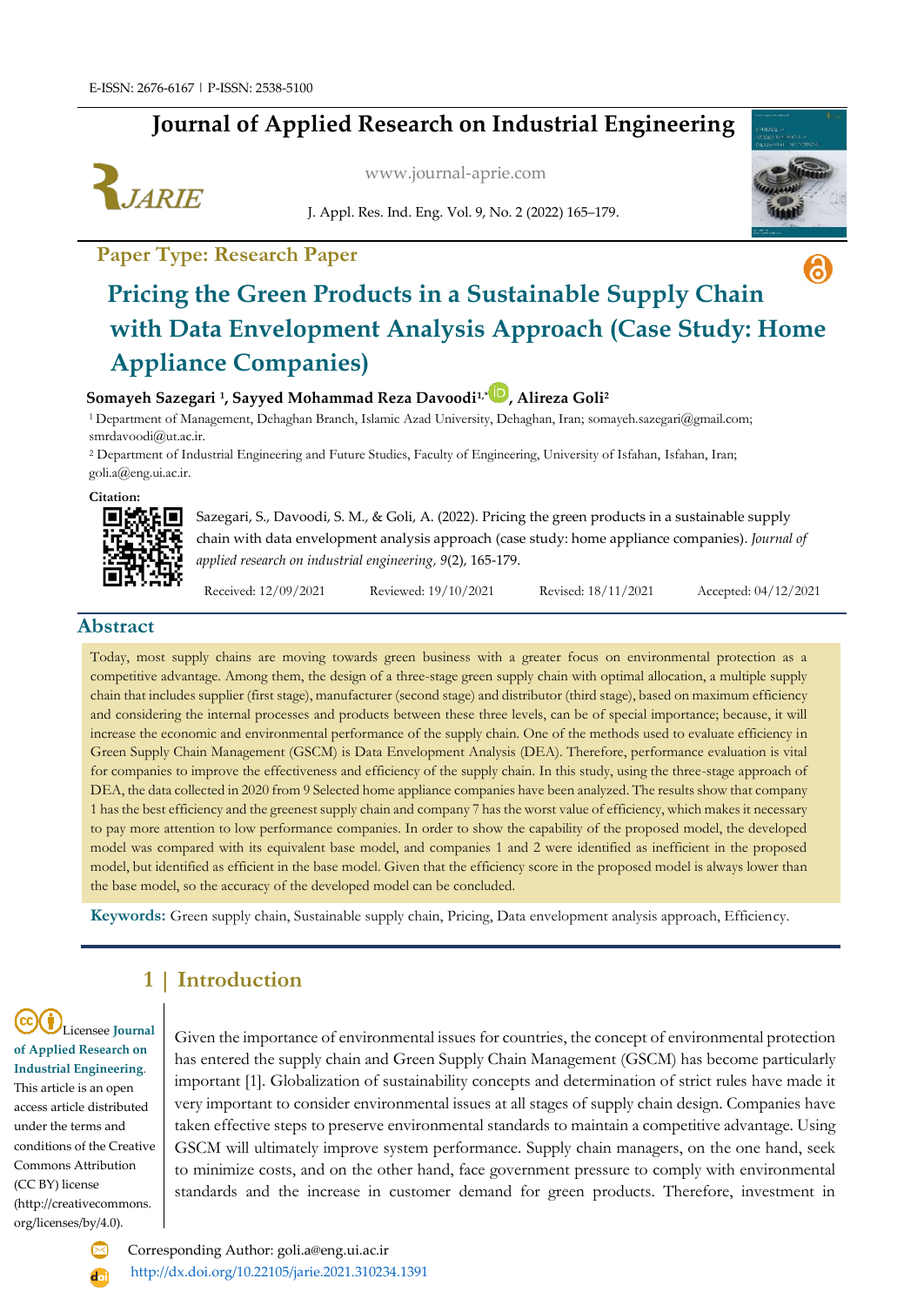improving the environmental aspects of the supply chain will reduce greenhouse gas emissions, eliminate waste, create value for customers, and ultimately increase productivity for companies.

The important point is that initial investment in technology and equipment for environmental protection should be considered at the design stage. This investment in the operational phase can affect environmental indicators. Therefore, in addition to making decisions on the location and capacity of facilities, decision-making for investing in environmentally friendly technologies is also essential. It is clear that making green eco-friendly products costs much more. In this regard, the government has a vital role in supporting manufacturers to reduce greenhouse gas emissions [2]. In fact, as an incentive strategy, the government can encourage manufacturers to produce less greenhouse gases [3] and [4]. Because many eco-friendly customers are willing to pay more for eco-friendly products, the government can also reassure manufacturers by paying green subsidies. GSCM has been considered and researched as a key role in improving environmental performance [5]. The green characteristics of the product not only attract more eco-friendly consumers but also affect the company's costs [5].

The supply chain is a set of organizations that are directly and indirectly connected and interacting to convert input into output [6]. Sustainable development is one of the most important issues from both theoretical and practical perspectives. Concepts and problems related to supply chain sustainability are applied in many manufacturing organizations [7]. Another important issue that has been considered in recent years is the study of multi-channel sales in the supply chain network. Nowadays, due to the speed of access to information and the growing importance of environmental issues, special attention has been paid to buying from direct channels through the Internet. In addition, because of the rapid change in living standards, customers are looking for higher quality products and services and prefer manufacturers who can offer different sales options. An increasing number of people are starting to shop online, although some still prefer the traditional way of shopping. As a result, many manufacturers consider different channels to sell products to customers. In the traditional channel (indirect channel), the retailer, as an intermediary, buys products from the manufacturer and sells them to customers. However, in an online channel (direct channel), manufacturers can sell products to their customers directly through the Internet. In the current state of globalization, dual-channel Supply Chain Management (SCM) is an important phenomenon between an online channel and traditional retail channels. Decision-making on greenness of a product toward a dual-channel supply chain is beneficial to a company's growing trend [8]. One of the most important factors of green activities is green production, which according to decision-making processes, plays an important role in the development of GSCM [9]. To achieve sustainable supply chains, the production of green products must be expanded [10]. Green products describe products that have fewer negative effects on human health and the environment. This concept includes sustainable supply chains, environmental sustainability and a green planet in which standardized technologies are used [11]. GSCM emerged as the activator of environmentally friendly supply chain after the 1990s [12]. GSCM has been widely considered by experts due to the deterioration of the environment and increasing awareness of environmental protection. Green supply chain studies focus primarily on supply chain operational decisions and coordination contracts [13]. Suppliers of companies benefit from green production in green investment [13]. Green products can be considered by suppliers and green strategy and pricing can be studied under centralized and decentralized decision-making [9]. The issue of product pricing has always been one of the most difficult decisions of a company, because it needs accurate knowledge of the important factors and characteristics affecting the demand of other companies, the cost of providing these factors, and the reaction of competitors. Success in pricing is a function of internal and external factors of the organization. In other words, in order to have a suitable pricing plan, not only internal factors such as organizational goals and policies must be considered, but also the situation and policies of the organization's competitors must be regarded. Determining the selling price of a product for each of the sales channels in the dual-channel supply chain is an important issue. In some studies, game theory has been used to deal with the pricing problem in the supply chain, which the result was that it cannot be used to solve this problem due to mathematical complexity [14]. However, some researchers, such as [15] and [16], examined the pricing problem with mathematical programming, which leads to



**166**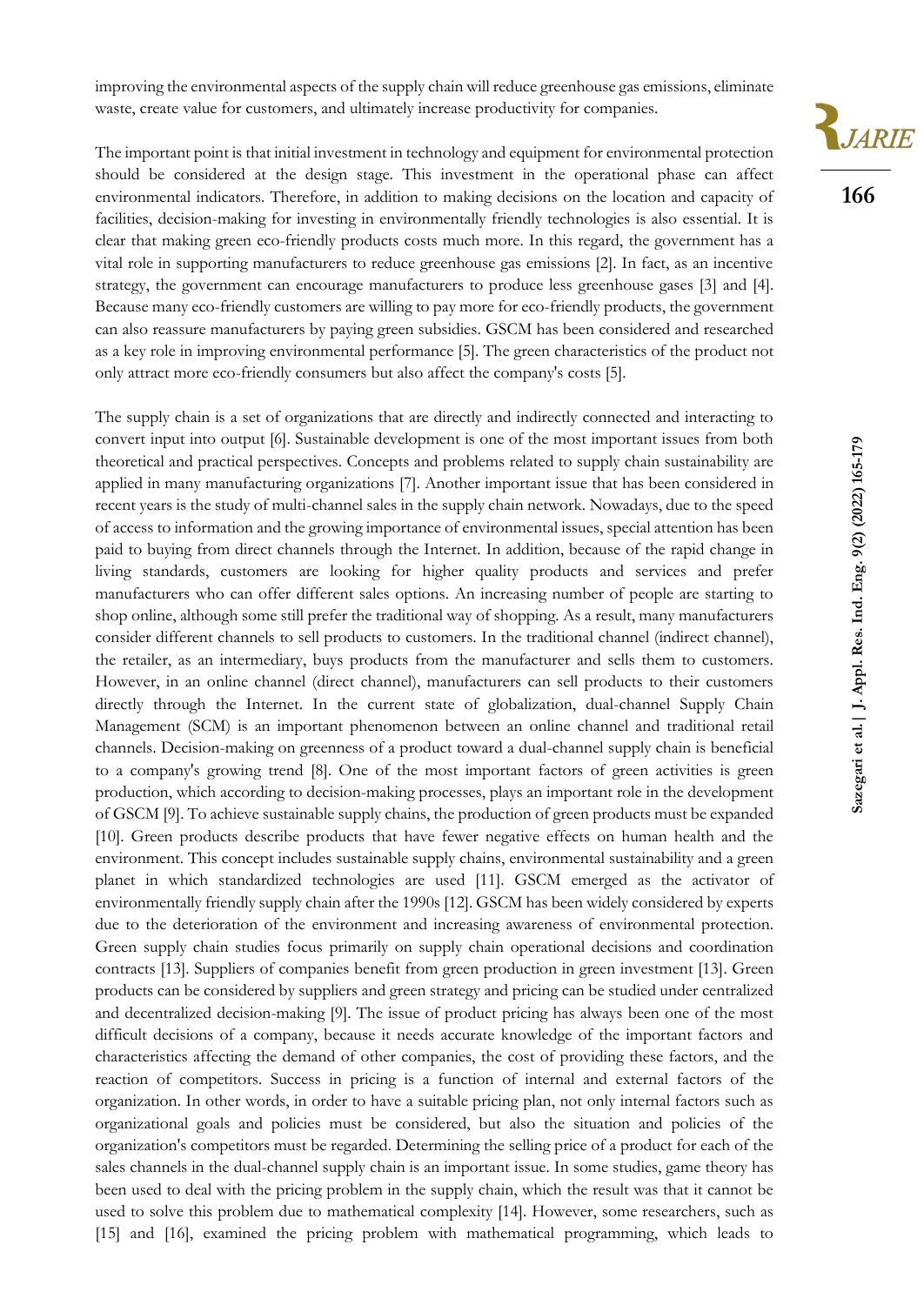JARIE

**167**

nonlinearity of the model. Huang and Swaminathan [17], proposed a model for designing a supply chain of introducing an online sales channel. They considered the effect of price on demand and profit. Jiang et al. [18], considered pricing policy in a dual-channel supply chain. Pricing in green supply chain is one of the factors that, if implemented properly, will have a surprising impact on consumer decision-making. But if the companies do not have the right strategy in this regard, they will either have to reduce the final price of their products or lose a lot of customers. It is best to cover the pricing of the products with important reasons for using these types of green products. Price should never be considered as a competitive factor. Those who only try to gain market share and outperform their competitors with a lower price often fail. This strategy can only be useful in the short term to save companies from the crisis, but in the long term, it will destroy the companies. The objective of this paper is to provide a model for pricing a three-stage supply chain with green structure in the presence of undesirable outputs using DEA technique. In DEA, the supply chain is considered as a profit box in which only its inputs and outputs are evaluated for efficiency. Therefore, intermediate products are ignored. Performance evaluation plays a vital role in achieving both goals of cost reduction and profit increase of the supply chain. Since an independent decision maker in each member of the supply chain only tries to maximize his or her technical work and ignores the other members and the whole chain, it is therefore necessary to use network models for paying attention to the whole supply chain, or more simply, paying attention to inside the black box. In network models, the supply chain includes suppliers, manufacturers and distributors. The relationship is such that supplier outputs are considered as manufacturer inputs and also, manufacturer outputs are considered as distributer inputs. Since the supplier intends to maximize efficiency by increasing outputs and prices, it leads to increased input and consequently reduced manufacturer efficiency, so it is necessary to consider the integrity of the model. Therefore, in this study, the application of the proposed model is implemented in a three-stage supply chain with a green structure. In this study, the green supply chain of nine home appliance companies has been evaluated.

Therefore, the objectives of this research are as follows:

- − *Provide a model for pricing a three-step supply chain with a green structure.*
- − *Calculate the efficiency score of the green supply chain.*
- − *Presenting a three-step supply chain model using a data envelopment analytical approach.*
- − *Comparison of the performance score of the proposed model (CRS) with the base model (CCR).*

The researcher faces obstacles and limitations in conducting research. This research is no exception to this rule. Some of these limitations are mentioned below:

- − *Research results may be different in other statistical communities, so generalizing the results to other organizations and companies should be done with caution.*
- − *Resistance of some companies in providing financial information and access to statistics and information.*
- − *The results and findings of the research may change if the data collection tool changes.*

The rest of this article will be organized as specified. In the second part, a literature review is presented, in the third part, the research method is presented, which includes supply chain structure and mathematical modeling. In the fourth section, a practical example is provided. Finally, the fifth section provides a conclusion and suggestions for future research.

The following is a conceptual model of the research shown in *Fig. 1*: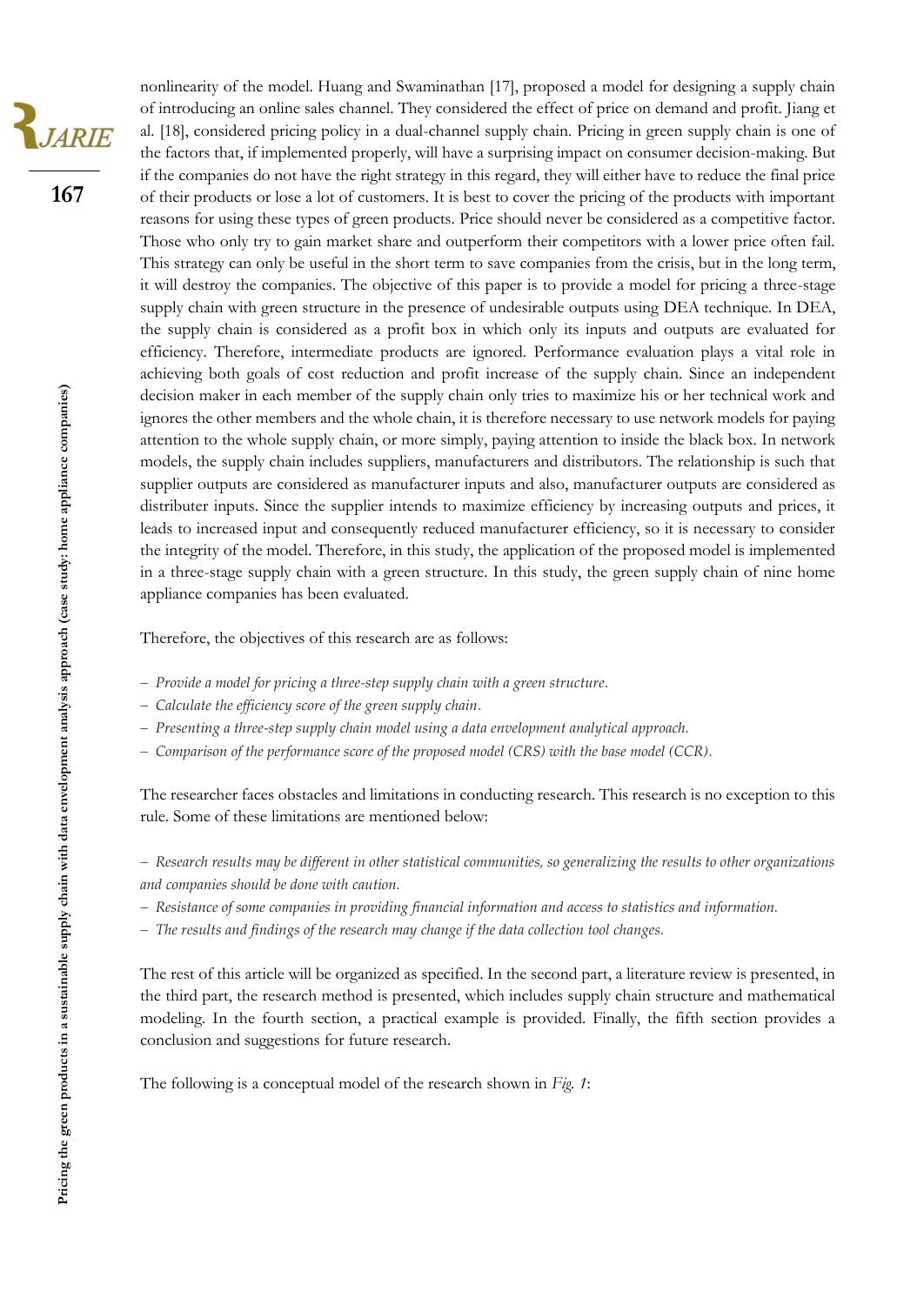

**Fig. 1. Conceptual model of research.**

## **2 | Literature Review**

In this section, the most important domestic and foreign studies on pricing of green products in a sustainable supply chain with a DEA approach are reviewed.

Barman et al. [8], stated that the objective of their study was optimal decision-making and optimal pricing in a dual-channel supply chain. Demand was sensitive to the price and greenness level of the product, both in the retail channel and in the online channel. The supply chain model examined maximum profit in both centralized and decentralized decision-making structures. The Stackelberg game method was used to solve the scenarios. According to the numerical findings and sensitivity analysis, the centralized scenario was more profitable than the decentralized scenario. Kang et al. [12], examined the pricing and financing strategies of a green product in optimal decision-making. The results showed that high risk behavior of the supplier is not beneficial for the green supply chain. When the supplier has less initial capital, the down payment strategy presented by the retailer is of priority in the supplier's financial constraints. When the initial capital of the supplier is more, it must use the initial capital for manufacturing. Considering the greenness level of supply chain as an endogenous variable along with risk-taking of the supplier have a role in its novelty. Li et al. [19], stated that pricing strategy has a clear effect on the profit level of supply chain members but has no effect on the green degree of product. Both the manufacturer and the retailer with higher market potential tend to choose the consistent wholesale price, while the retailer with the lower market potential prefers the inconsistent wholesale price. In addition, the green degree which reflects the product's environmental protection degree of the manufacturer is positively related to environmental consciousness of customers and negatively correlated with green degree cost coefficient. Furthermore, an improved coordination model based on two-part tariff can not only reach the profit level under the centralized scenario, but also make the retailers benefit from the profit increasing. The results showed that the equilibrium profits of supply chain members are obviously affected by uncertain demand and asymmetric information. Shamsi Jamkhaneh et al. [20], stated in their study using a three-stage approach to DEA, this paper analyzed the data collected from 16 power companies, which included three sectors of manufacturing, transmission

**168**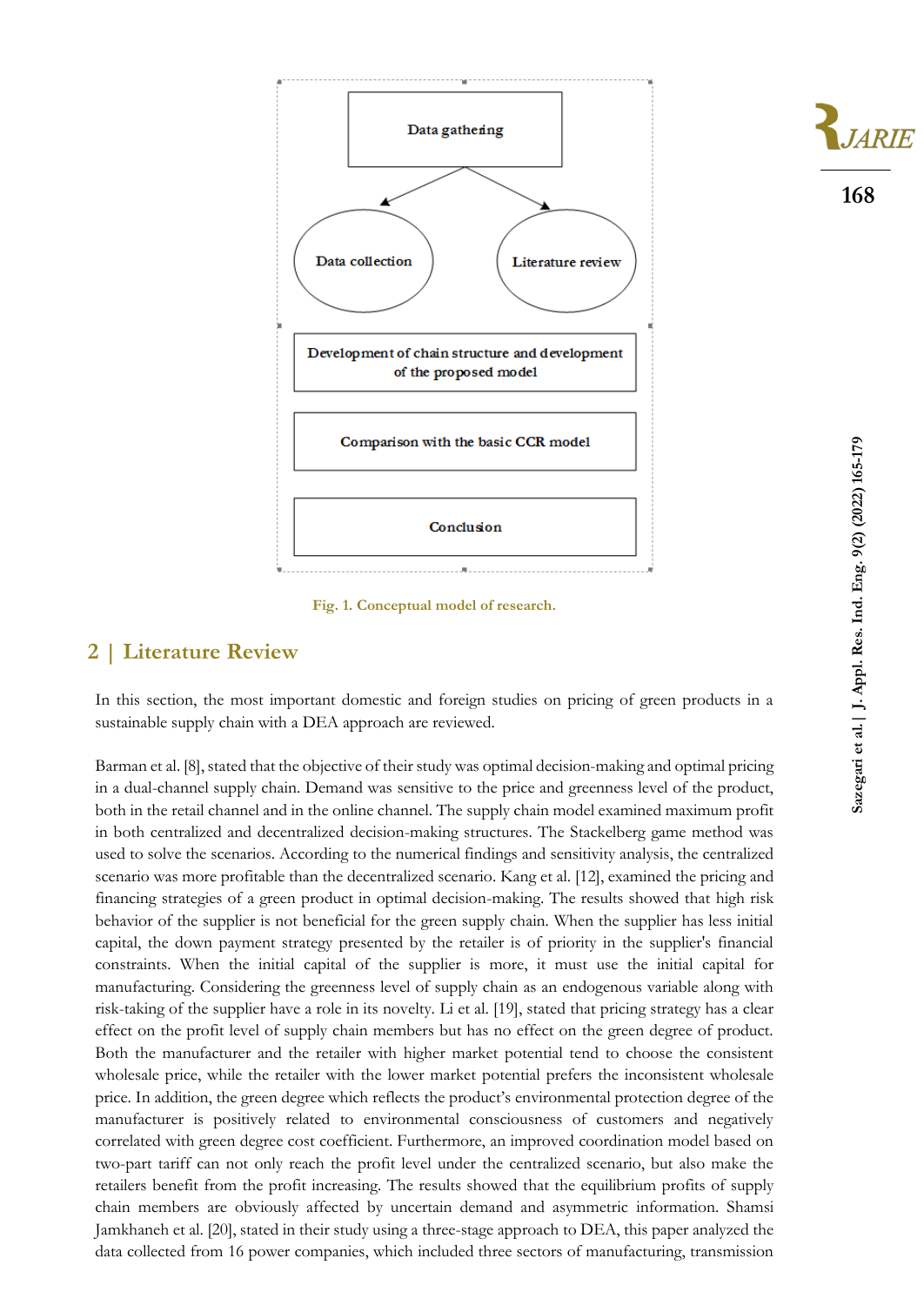VARIE

**169**

and distribution for the year 2017. The results showed that power companies in Tehran, Khuzestan and Semnan provinces have a total efficiency of one and Yazd, Guilan and Sistan and Baluchestan provinces have the lowest efficiency, which makes it necessary to pay more attention to low-efficient companies. Rahmani and Yavari [21], in a study entitled Pricing policies for a dual-channel green supply chain under demand disruptions, stated that a dual-channel green supply chain was considered in two decision-making models. Pricing, landscaping and production were calculated under demand disruption. The original production quantity had some robustness with disruptions. Given the growing trend of companies towards electronic commerce as well as green production, disruption management in such a chain needs more attention from the academic community. This paper examined the management of demand disruption in a dual-channel supply chain and the sale of green products for the first time. Amini and Alinezhad [22], stated that the objective of this paper was to provide a model of network DEA to evaluate the management of green supply chain with undesirable outputs. Finally, the application of the proposed model was shown with a four-stage green supply chain. By increasing environmental laws and regulations and raising public awareness of environmental protection, companies cannot easily ignore environmental issues if they want to work in global markets and compete with other companies. GSCM has become an approach to enhance environmental performance. Under stakeholder pressures and regulations, firms need to enhance their environmental performance which includes practices such as green purchasing, green design, and product recovery. Considering environmental criteria will give companies a competitive advantage and improve their economic and environmental performance. Hence, GSCM evaluation is very important for any company. One of the techniques that can be used for evaluating GSCM is DEA. Traditional models of DEA are based upon thinking about production as a "black box". One of the drawbacks of traditional models of DEA is to omit linking activities of internal parts of the units. Mohebbi et al. [23], stated that the objective of their paper was to design a mathematical model of optimum assignment in the two-stage green supply chain using Network Data Envelopment Analysis (NDEA) and electrical circuits. Nowadays, most supply chains are starting to move towards green business by paying more attention to environmental protection as a competitive advantage. Therefore, designing a two-stage green supply chain for optimum assignment of a green supplier to a green producer based on maximum efficiency and considering intermediate products and processes is essential, because, economic performance and environmental performance of the supply chain will increase. One of the methods used to evaluating efficiency in the GSCM is DEA. The traditional DEA methods do not work properly for evaluating efficiency of supply chain processes and multi-stage systems, because, each decision making units is assumed as a black box and its internal processes are ignored. In order to overcome this deficiency, a novel two-stage network DEA was presented based on the concepts of electrical engineering that was able to consider all inputs, intermediate products, desirable and undesirable outputs between supplier and producer in the green supply chain for optimum assignment of a supplier to the producer based on maximum efficiency. The proposed model was described by a practical example and its reliability was confirmed. Hosseinzadeh Saljooghi and Rahimi [24], stated that the objective of their paper was to evaluate the efficiency and returns to scale of Iran's Resin Chemical Industry supply chain using crisp and fuzzy DEA model. SCM is a suitable tool to improve economic, social and environmental performance and its assessment is an important task. The DEA method has been widely used to evaluate SCM. By considering supply chain as network DEA, the efficiency of supply chain with multiple stages is calculated. This study examined the efficiency and Returns to Scale (RTS) of SCM of resin manufacturing companies based on network DEA models. Returns to scale was investigated in both modes of crisp and fuzzy data and a model for evaluating SCM ent using a network DEA model with fuzzy data was proposed. Fuzzy DEA model was based on α-cut approach to measure the efficiency and returns to scale of supply chain. The proposed models were used to evaluate the efficiency and returns to scale of supply chain of 27 resin production companies. The six companies were network efficient in the investigation with crisp data, while there were three network efficient companies with fuzzy data. These companies managed and coordinated the flow of materials between several organizations and within the organization in the most optimal way regarding environmental issues. Karimi and Rasti-Barzoki [25], stated that their study investigated pricing, advertising, and service level decisions simultaneously in a supply chain with dual distribution channels with a centralized game theoretic approach. The chain in this study included a manufacturer and a retailer in which the sales were carried out through the direct channel. Zhu and He [26], proposed a multi-objective optimization model for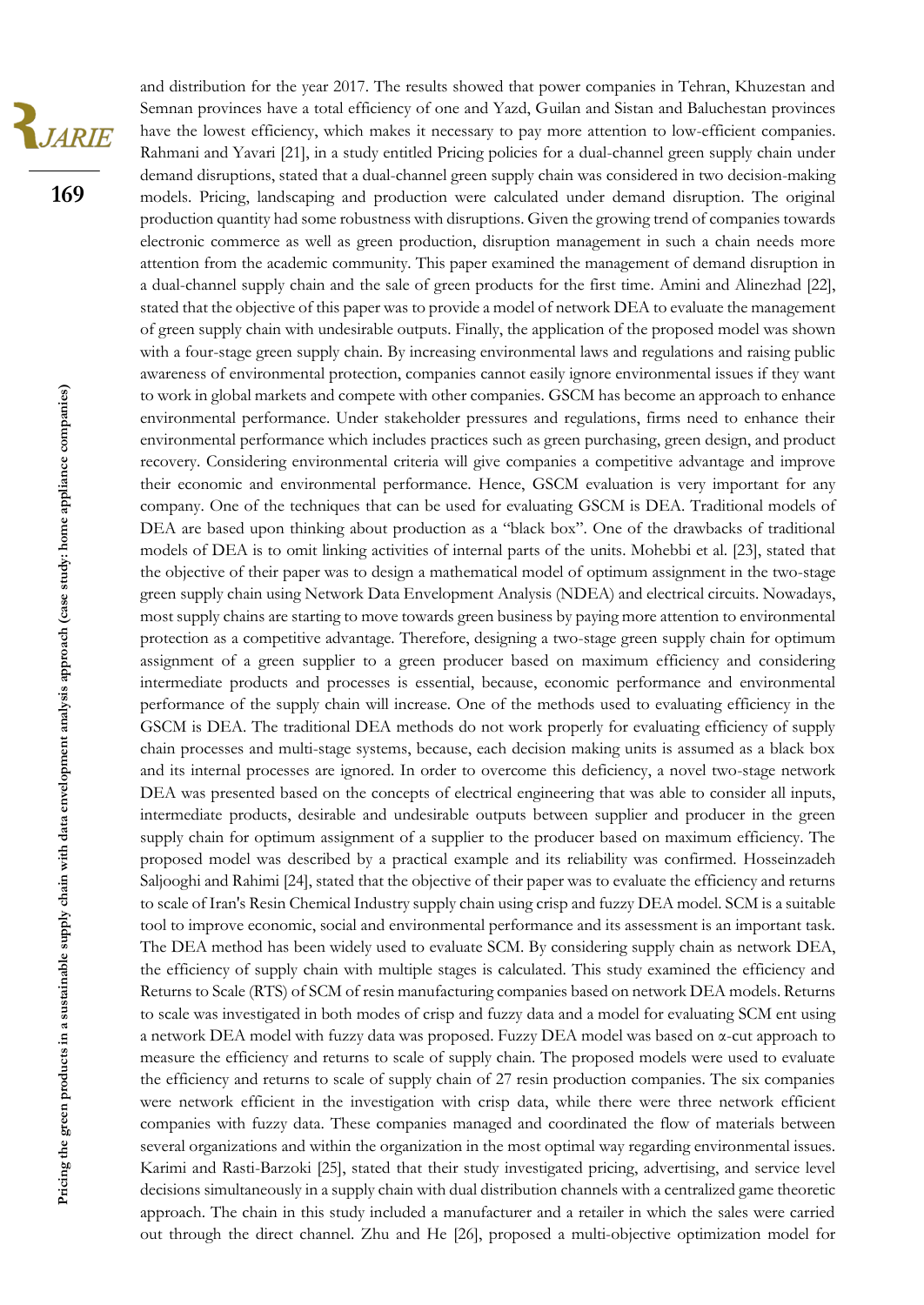GSCM design that minimized the risk posed by hazardous materials, carbon emissions and its economic costs. In their research, they solved their model by considering different scenarios and used a case study to confirm their optimization model and the results. Honarvar et al. [27], stated that this study examined the effect of dual-channel sales on pricing in the supply chain. The objective of this paper was to find a proper strategy for pricing dual sales channels in a centralized supply chain in order to achieve maximum supply chain integrated profit. This paper presented two models based on continuous and discrete function of expected profit. The discrete model was scenario-based and was solved using GAMS software and its solution was considered as the initial solution to solve the continuous model. Mirhedayatian et al. [28], stated that the objective of their paper was to present a new network DEA model for evaluating GSCM in the presence of dual role factors, undesirable outputs, and fuzzy data. This study also showed that GSCM has become a way to improve environmental performance. Under pressure from stakeholders, authorities and regulations, companies need to improve GSCM performance, which is influenced by methods such as green purchasing, green design, product improvement, and cooperation with sponsors and suppliers. As companies upgrade GSCM, their economic performance and environmental performance will improve. Therefore, GSCM evaluation is very important for any company. One of the techniques that can be used to evaluate GSCM is DEA. Traditional DEA models are based on thinking of production as a "black box". One of the disadvantages of these models is the elimination of linking activities.

The following is a summary of the literature review in *Table 1*.

| Table 1. Summary of literature review. |  |  |
|----------------------------------------|--|--|
|----------------------------------------|--|--|

|              | <b>Researchers</b> | <b>Results</b>                                                                                 |
|--------------|--------------------|------------------------------------------------------------------------------------------------|
| $\mathbf{1}$ | Barman et al.      | The supply chain model examines the maximum profit in both centralized and                     |
|              | [8]                | decentralized decision-making structures. And the Stalkberg game method has been used          |
|              |                    | to solve the scenarios. According to the numerical findings and sensitivity analysis, the      |
|              |                    | centralized scenario is more profitable than the decentralized scenario.                       |
| 2            | Kang et al.        | The results show that high supplier risk is not beneficial for the green supply chain. When    |
|              | $[12]$             | the supplier has less initial capital, the down payment strategy presented by the retailer     |
|              |                    | takes precedence over the supplier's financial constraints. When the initial capital of the    |
|              |                    | supplier is more, it must use the initial capital for production. Considering the green level  |
|              |                    | of supply chain as an endogenous variable, as well as supplier risk-taking, play a role in its |
|              |                    | novelty.                                                                                       |
| 3            | Li et al. $[19]$   | The results show that the equilibrium profit of supply chain members is clearly affected       |
|              |                    | by uncertain demand and asymmetric information.                                                |
| 4            | Shamsi             | This article has analyzed the data collected from 16 electricity companies, which includes     |
|              | Jamkhane et        | three sectors of production, transmission and distribution, for the year 1396, using a three-  |
|              | al. $[20]$         | step approach of DEA. The results show that electricity companies in Tehran, Khuzestan         |
|              |                    | and Semnan provinces have a total efficiency of one and Yazd, Guilan and Sistan and            |
|              |                    | Baluchestan provinces have the lowest efficiency, which makes it necessary to pay more         |
|              |                    | attention to low efficiency companies.                                                         |
| 5            | Rahmani and        | They stated that a two-channel green supply chain is considered in two decision models.        |
|              | Yavari [21]        | Pricing, landscaping and production are calculated under the disturbance of demand. The        |
|              |                    | main production volume has good strength with disturbances. Given the growing trend            |
|              |                    | of companies towards e-commerce as well as green production, disruptive management in          |
|              |                    | such a chain needs more attention from the academic community.                                 |
| 6            | Amini and          | They stated that the purpose of this paper is to provide a network DEA model to evaluate       |
|              | Alinezhad          | the management of green supply chain with undesirable outputs. Finally, the application        |
|              | $[22]$             | of the proposed model with a four-stage green supply chain is shown. With increasing           |
|              |                    | environmental laws and regulations and public awareness of environmental protection,           |
|              |                    | companies can no longer easily ignore environmental issues if they continue to want to         |
|              |                    | compete in global markets and compete with other companies.                                    |

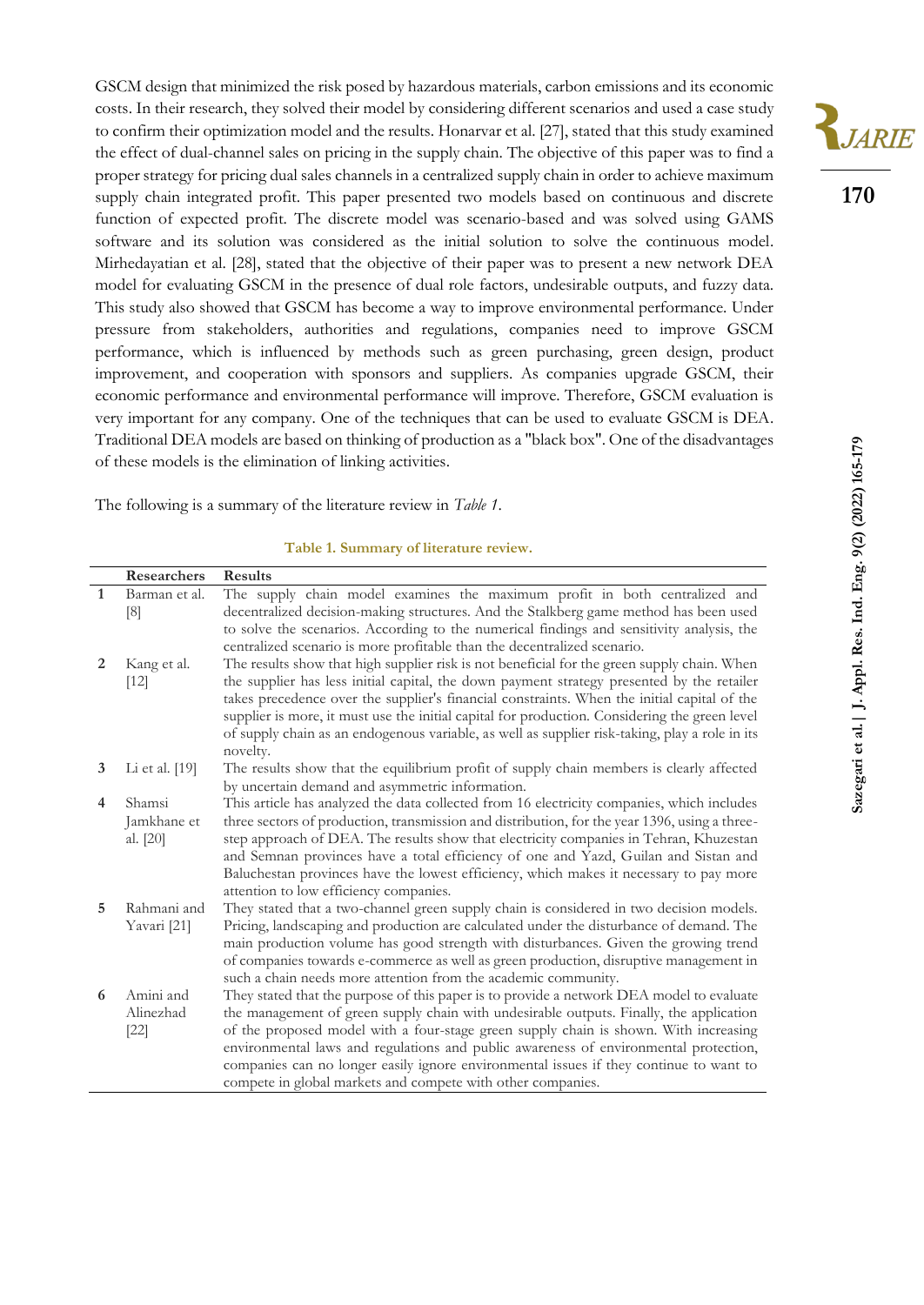|                                                                                |    | Researchers                                  | <b>Results</b>                                                                                                                                                                                                                                                                                                                                                                                                                                                                                                                                                                                                                                                                                                                                                                                                                                                                                                                                                   |
|--------------------------------------------------------------------------------|----|----------------------------------------------|------------------------------------------------------------------------------------------------------------------------------------------------------------------------------------------------------------------------------------------------------------------------------------------------------------------------------------------------------------------------------------------------------------------------------------------------------------------------------------------------------------------------------------------------------------------------------------------------------------------------------------------------------------------------------------------------------------------------------------------------------------------------------------------------------------------------------------------------------------------------------------------------------------------------------------------------------------------|
| <i>JARIE</i>                                                                   | 7  | Mohebbi et al.<br>$[23]$                     | The purpose of this paper is to design a mathematical model of optimal allocation in a<br>two-stage green supply chain using NDEA and electrical circuits. One of the methods<br>used to evaluate efficiency in GSCM is DEA. Traditional DEA methods for evaluating                                                                                                                                                                                                                                                                                                                                                                                                                                                                                                                                                                                                                                                                                              |
| 171                                                                            |    |                                              | supply chain performance and multi-stage systems do not work well; Because, each<br>decision-making unit is considered as a black box and neglects its internal structures.<br>Therefore, in order to eliminate this shortcoming, a two-stage network DEA method<br>based on electrical engineering concepts will be presented that is capable to consider the<br>total desirable and undesirable inputs, intermediate products and outputs between<br>supplier and manufacturer in the green supply chain for optimal allocation of supply<br>units to production based on maximum efficiency.                                                                                                                                                                                                                                                                                                                                                                  |
|                                                                                | 8  | Hosseinzadeh<br>Saljooghi and<br>Rahimi [24] | The purpose of this paper is to evaluate the efficiency and efficiency of the supply chain<br>scale of Iranian resin industries with the model of definitive and fuzzy DEA. SCM is a<br>good tool for improving economic, social and environmental performance at the same<br>time, and evaluating its efficiency is very important. The DEA method is one of the<br>suitable methods for SCM evaluation. Considering the supply chain as a model of<br>NDEA, the supply chain efficiency is calculated in several steps. This study calculates<br>the efficiency and efficiency scale (RTS) of SCM of resin companies in the framework<br>of DEA network models. Scale efficiencies in both definite and fuzzy data modes are<br>studied and a model for evaluating SCM using a network DEA model with fuzzy data<br>is proposed. The DEA model is used based on the cut-off approach to measure<br>efficiency and determine the supply chain scale efficiency. |
|                                                                                | 9  | Karimi and<br>Rasti-Barzoki<br>$[25]$        | They stated that in this paper, the issue of pricing, determining the level of advertising<br>and determining the level of service simultaneously in a supply chain with dual<br>distribution channels with a centralized game approach has been studied. The chain in<br>this article includes a manufacturer and retailer, as well as direct sales.                                                                                                                                                                                                                                                                                                                                                                                                                                                                                                                                                                                                            |
|                                                                                | 10 | Zhu and He<br>$[26]$                         | They have proposed a multi-objective optimization model for GSCM plan that<br>minimizes the risk posed by hazardous materials, carbon emissions and its economic<br>costs. In their research, they solved their model by considering different scenarios and<br>used a case study to confirm their optimization model and the results.                                                                                                                                                                                                                                                                                                                                                                                                                                                                                                                                                                                                                           |
|                                                                                | 11 | Honarvar et al.<br>$[27]$                    | The purpose of this paper is to find a suitable strategy for pricing dual sales channels in<br>a centralized supply chain in order to achieve maximum integrated supply chain profit.<br>This paper presents two models based on continuous and discrete function of expected<br>profit that the discrete model is based on scenario and its solution is considered as the<br>initial solution of continuous model.                                                                                                                                                                                                                                                                                                                                                                                                                                                                                                                                              |
| with data envelopment analysis approach (case study: home appliance companies) | 12 | Mir<br>Hedayatian<br>$[28]$                  | This study showed that GSCM has become a way to improve environmental<br>performance. Under pressure from stakeholders, forces and regulations, companies<br>need to improve GSCM performance, which is influenced by methods such as green<br>purchasing, green design, product improvement, and partnerships with sponsors and<br>suppliers. As companies upgrade GSCMs, their economic performance and<br>environmental performance will improve. Therefore, GSCM evaluation is very<br>important for any company. One of the techniques that can be used to evaluate GSCM<br>is DEA. Traditional DEA models are based on thinking of production as a "black box".<br>One of the disadvantages of these models is the elimination of linking activities.                                                                                                                                                                                                      |

As mentioned in the background, most supply chain processes are modeled with a two-stage DEA model. However, the study of the three-stage supply chain by considering the three fields of supplier, manufacturer and distributor has not been evaluated with a two-stage envelopment analysis model to determine whether the entire supply chain is moving in the direction of a single strategy that serves the interests of all areas or not. Therefore, in this study, it has been tried to evaluate and analyze a three-level green supply chain.

## **3 | Research Methodology**

Among the branches of operations research science is the branch of linear programming, which due to its very high capabilities, a lot of effective studies has been done on it and it has found many applications. The applications of linear programming are such that it includes several sub-branches. One of these subbranches is DEA, which aims to use scientific methods to evaluate the performance of Decision-Making Units (DMUs). In other words, it is a managerial approach that has been widely used to analyze performance in the public and private sectors. DEA has also been made available to economics as a mathematical tool in this collective effort to examine economic costs, revenues and benefits. When a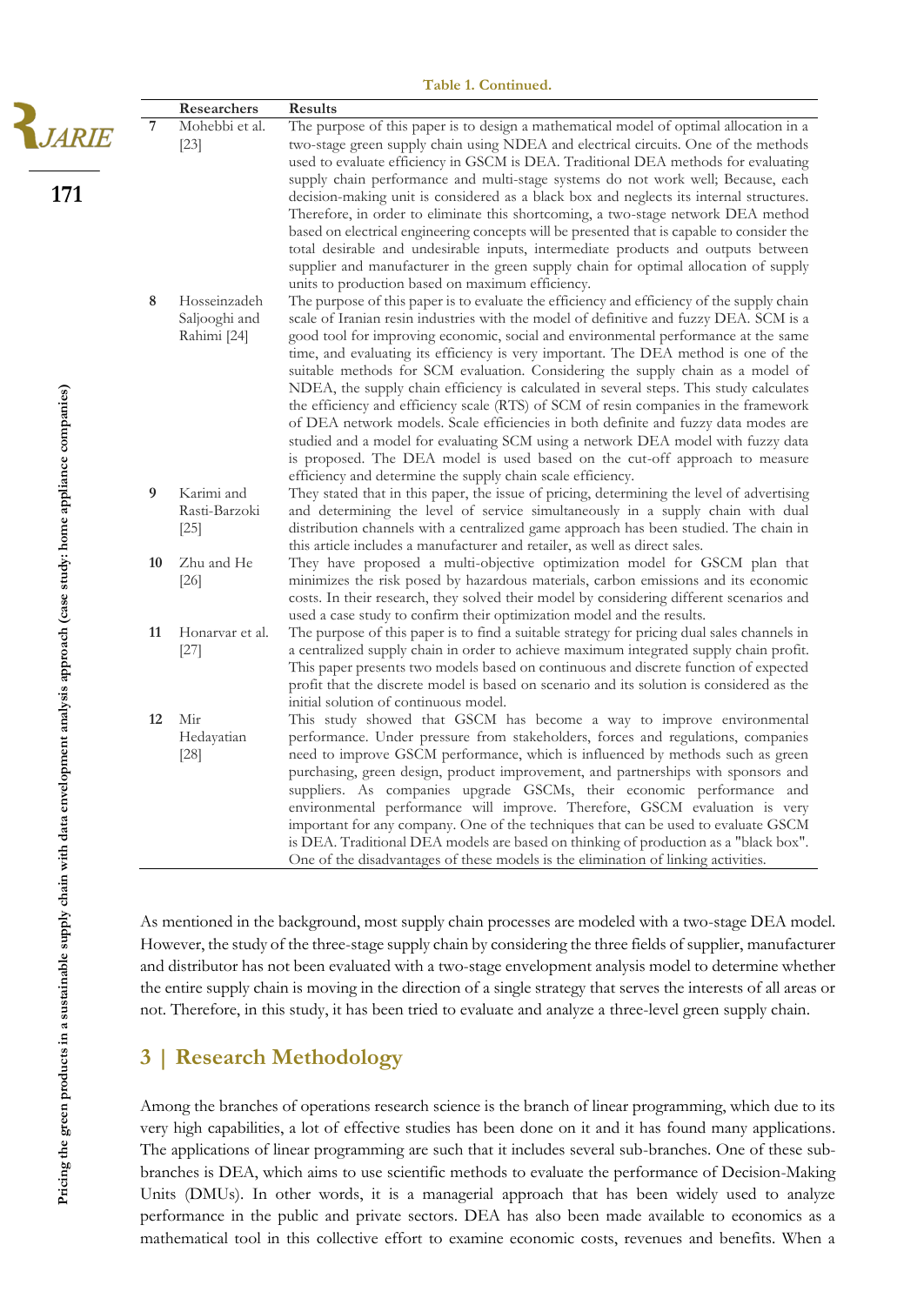person needs a behavioral goal with price information, overall efficiency is defined and measured, which these goals are to maximize revenue, minimize costs, and maximize profits.

To calculate the chain efficiency, the model presented in the set of *Eq. (1)* has been used. *Fig. 2* shows a type of a chain. For modeling, it is assumed that there is a set of n  $DMU_j$  of  $j = 1,...,n$  whose notation is defined as follows.

 $x_i$ : The input to the whole chain which its weight is shown by  $v_i = 1, ..., I$ .

1  $x_i^1$ : Input vector of the first stage which its weight is shown by  $w_i$ ,  $i' = 1,..., I'$ .

2  $x_p^2$ : The input vector of the second stage which its weight is shown by  $w_p^{\prime}$ ,  $p = 1,...,P$ .

 $z_{nk}^j$ : The output vector that exits the first stage and enters the second stage. And its weight is shown by  $\eta_n$ ,  $n = 1, ..., N$ .

 $z<sub>kh</sub><sup>2</sup>$ : The output vector that exits the second stage and enters the third stage. And its weight is shown by  $\mu_{K}$ ,  $k = 1, ..., K$ .

 $y'_{1r}$ ,  $y'_{2r}$  and  $y'_{3r}$  are the specific outputs of the first, second and third stages, which their weights are shown by  $u'_r$ .

 $Y_i$ : The output vector of the whole chain which its weight is shown by  $u_i$ ,  $r = 1, ..., S$ .



**Fig. 2. Multi-stage chain.**

Finally, the proposed model is defined as a set of *Eq. (1)* as follows.



**172**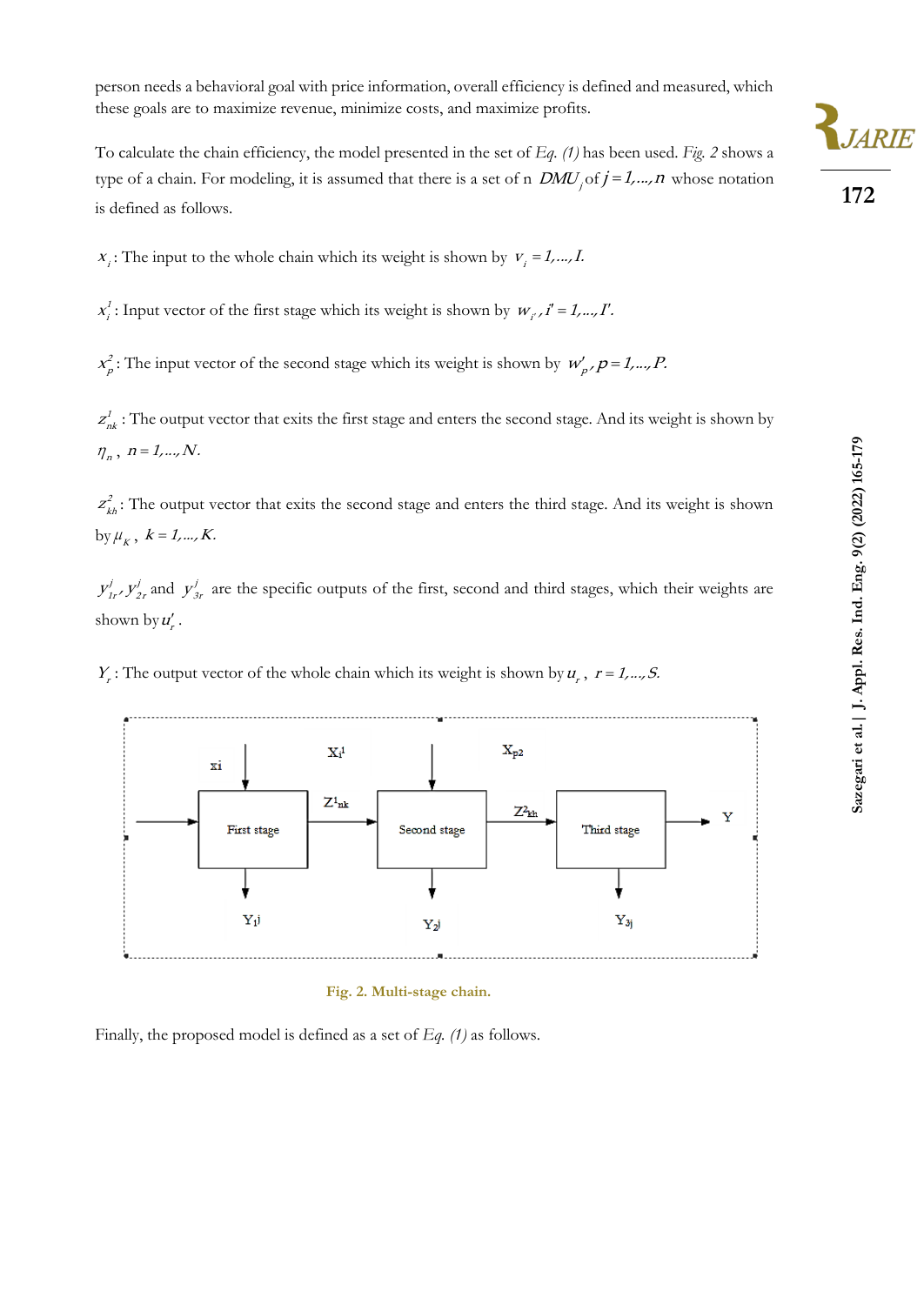

**es** 

$$
max \theta = \sum_{r=1}^{s} u_r y_r + \sum_{k=1}^{k} \mu_k z_{kh}^2 + \sum_{n=1}^{N} \eta_n z_{nk}^1 + \sum_{r=1}^{s} u'_r y_{3r}^j + \sum_{r=1}^{s} u'_r y_{2r}^j + \sum_{r=1}^{s} u'_r y_{1r}^j,
$$
  
subject to: 
$$
\sum_{i=1}^{I} v_i x_i + \sum_{i'=1}^{I'} w_{i'} x_i^1 + \sum_{p=1}^{P} w'_p x_p^2 + \sum_{k=1}^{k} \mu_k z_{kh}^2 + \sum_{n=1}^{N} \eta_n z_{nk}^1 = 1,
$$

**Pricing the green products in a sustainable supply chain with data envelopment analysis approach (case study: home appliance companies)** 

ľ  $\sum_{\mathbf{r} \in \mathcal{I}} \eta_{\mathbf{n}} \mathbf{z}_{\mathbf{n}\mathbf{k}}^1 + \sum_{\mathbf{r} \in \mathcal{I}} \mathbf{u}_{\mathbf{r}}^{\'} \mathbf{y}_{1\mathbf{r}}^1 - \left( \sum_{i \neq 1} \mathbf{v}_{i} \mathbf{x}_{i} + \sum_{i' = 1} \mathbf{w}_{i'} \mathbf{x}_{i}^1 + \sum_{p=1} \eta_{\mathbf{n}} \mathbf{z}_{p}^p \right)$  $\sum_{\sigma\in I} \mu_k Z_{kh}^2 + \sum_{g=1} u_r' y_{2r}^1 - (\sum_{k,p=1} w_p' x_p^2 + \sum_{n=1}^{\infty} \eta_n Z_{k,p}^2)$  $\sum_{r=1}^{n} u_r y_r + \sum_{r=1}^{n} u'_r y_{3r}^1 - \sum_{k=1}^{n} u_k z_k$  $+\sum_{i=1}^{s} u_{r}^{j} y_{1r}^{j} - (\sum_{i=1}^{I} v_{i} x_{i} + \sum_{i=1}^{I'} w_{i} x_{i}^{1} + \sum_{i=1}^{P} \eta_{n} z_{nk}^{1}) \leq 0,$ +  $\sum_{r_{\overline{s}}=1}$   $\mathbf{u}'_r \mathbf{y}'_{1r}$  -  $(\sum_{i=1}^r \mathbf{v}_i \mathbf{x}_i + \sum_{i'=1}^r \mathbf{w}_{i'} \mathbf{x}_i^1 + \sum_{p=1}^r \eta_n \mathbf{z}_{nk}^1)$ <br>+  $\sum_{r'} \mathbf{u}'_r \mathbf{y}'_{2r}$  -  $(\sum_{r'} \mathbf{w}'_p \mathbf{x}_p^2 + \sum_{r'} \eta_n \mathbf{z}_{nk}^1) \leq 0$ ,  $\begin{aligned} &\sum_{j=1}^{N} \mathbf{u}_{r}^{'} \mathbf{y}_{2r}^{'} - \left(\sum_{k} \mathbf{w}_{p}^{'} \mathbf{x}_{p}^{2} + \sum_{n=1}^{N} \eta_{n} \right) \\ &+ \sum_{k} \mathbf{u}_{r}^{'} \mathbf{y}_{3r}^{j} - \sum_{k} \mu_{k} \mathbf{z}_{k h}^{2} \leq 0, \end{aligned}$  $y_{3r}^{j} - \sum_{k=1}^{k=1} \mu_k z_{kh}^{2} \leq 0$ <br>  $y_{r}^{'}$ ,  $w_{i}$ ,  $w_{p}^{'} \geq 0$ .  $\begin{aligned} &\qquad \qquad \mathbf{1}_{i=1} &\qquad \qquad \mathbf{1}_{k=1} \\ &\sum_{n\in \mathbb{J}}^{N}\eta_n\mathbf{Z}_{nk}^1 + \sum_{r\in \mathbb{J}}^{s}\mathbf{u}_{r}'\mathbf{y}_{1r}^j - (\sum_{i\neq l}^{I}\mathbf{v}_{i}\mathbf{X}_{i} + \sum_{i^{'}=1_N}^{I'}\mathbf{w}_{i^{'}}\mathbf{X}_{i}^1 + \sum_{p=1}^{P}\eta_n\mathbf{Z}_{nk}^1) \leq 0 \end{aligned}$  $\begin{array}{l} {\displaystyle\sum_{n_{F}1}^{N}}{\eta _{n}z_{nk}^{1}+\sum_{r_{\overline{5}}1}^{s}u_{r}^{\prime }y_{1r}^{j}-(\sum_{i\neq l}^{I}v_{i}x_{i}+\sum_{i^{\prime }=l_{N}}^{I^{\prime }}w_{i^{\prime }}x_{i}^{1}+\sum_{p=1}^{P}\eta \\ {\displaystyle\sum_{k_{\overline{5}}1}^{N}}\mu _{k}z_{kh}^{2}+\sum_{g=1}^{r}u_{r}^{\prime }y_{2r}^{j}-(\sum_{k_{F}=1}^{I}w_{p}^{\prime }x_{p}^{2}+\$  $\sum_{k=1}^{n_{\overline{k}}1} \mu_k z_{kh}^2 + \sum_{s=1}^{r_{\overline{s}}1} u'_r y_{2r}^j - (\sum_{k=1}^{i_{\overline{p}}1} w'_p x_{p}^2 + \sum_{k=1}^{i_{\overline{s}}2} u_r y_r^j + \sum_{k=1}^{i_{\overline{s}}1} u'_r y_{3r}^j - \sum_{k=1}^{i_{\overline{s}}1} \mu_k z_{kh}^2 \le 0,$  $\sum_{i=1}^{N} n z^{1} + \sum_{i=1}^{s} u'v^{j} - (\sum_{i=1}^{I} v_{i}x^{i} + \sum_{i=1}^{I'} w_{i}x^{1} + \sum_{i=1}^{I'} n z^{1})$  $\sum_{n=1}^{\infty} \eta_n z_{nk}^1 + \sum_{r=1}^{\infty} u'_r y_{1r}^j - (\sum_{i \neq 1}^{\infty} v_i x_i + \sum_{i'=1_N}^{\infty} w_i x_i^1 + \sum_{p=1}^{\infty} \eta_n z_{nk}^1)$ <br>  $\sum_{i'=1}^{\infty} u_i z_{n}^2 + \sum_{i'=1}^{\infty} u'_i y_i^j - (\sum_{i'} w'_i x_i^2 + \sum_{i'} \eta_i z_{n}^1) \leq 0,$  $\sum_{k=1}^{R} \mu_k z_{kh}^2 + \sum_{j=1}^{S} u'_r y_{2r}^j - (\sum_{k=1}^{S} w'_p x_p^2 + \sum_{n=1}^{S} \eta_n z_{nk}^1)$ <br>  $\sum_{r=1}^{S} u_r y_r + \sum_{r=1}^{S} u'_r y_{3r}^j - \sum_{k=1}^{S} \mu_k z_{kh}^2 \le 0,$  $\prod_{r=1}^{n} v_{i}, \mu_{k}, \overline{\eta}_{n} = 1, w'_{i}, w_{i}, \overline{w}'_{p}$  $\eta_n z_{nk}^1 + \sum_{r=1}^s u'_r y_{1r}^j - \left(\sum_{i=1}^I v_i x_i + \sum_{i'=1}^I w_{i'} x_i^1 + \sum_{n=1}^P \eta_n z_{nk}^1\right) \leq 0,$  $\eta_n Z_{nk} + \sum_{r \ge 1} u_r y_{1r}' - (\sum_{i \ne 1} v_i x_i + \sum_{i' = 1_N} w_{i'} x_i' + \sum_{p=1}^N \eta_n Z_{nk}^2) \le$ <br>  $\mu_k Z_{kh}^2 + \sum_{r=1}^N u_r' y_{2r}^j - (\sum_{i \ne -1}^N w_{i'}' x_{i'}^2 + \sum_{n=1}^N \eta_n Z_{nk}^1) \le 0,$  $\mu_k Z_{kh} + \sum_{g=1}^{q-1} u_r y_{2r}^{\prime} - (\sum_{k=1}^{q-1} w_p x_p + \sum_{n=1}^{q-1} \eta_n Z_{j+1}^{\prime})$ <br> $u_r y_r + \sum_{r=1}^{q-1} u_r^{\prime} y_{3r}^{\prime} - \sum_{k=1}^{q-1} \mu_k Z_{kh}^2 \le 0,$  $\sum_{\substack{r=1 \ r_1, \nu_1, \mu_k, \eta_n, \mu'_k, \eta'_n}} u_r' y_{3r}^j - \sum_{\substack{k=1 \ k_1, \nu_1, \mu'_k, \eta'_k, \mu'_k, \mu'_k, \mu'_k}} \mu_k z_{k}^2 \le 0,$ 

**Definition 1.** A DMU such as *K* is called efficient if and only if, the objective function  $\theta$  for *Model* (1) has an optimal solution equal to one. Otherwise, it is inefficient.

(1)

**Definition 2.** If in the set of *Eq. (1)* all the variables have a completely positive value, or all the shortage variables are equal to zero, the DMU under evaluation, such asK, has a Pareto solution.

#### **3.1 | Case Study: Home Appliance Companies**

In this section, the green supply chain of 9 selected home appliance companies<sup>1</sup> has been evaluated. *Table 2* shows the factors and symbols that are considered. Factors are determined through interviews with experts active in the field of home appliance manufacturers. The supply chain structure is shown in *Fig. 3*. According to this structure, there is a multiple supply chain that includes supplier (first stage), manufacturer (second stage) and distributor (third stage). The first stage inputs are environmental management costs and green parts supply costs. The first stage inputs are also considered as the overall input of the chain. In the considered structure, the inputs that enter the first stage are shown with  $x_i^1$  $x_i^j$  for  $i = 1, 2$ .  $z_i^j$  $z<sub>i</sub><sup>T</sup>$  is the output that exits the first stage and enters the second stage.  $x_i^2$  $x_i^2$  for  $i = 1, 2$  are the second stage inputs, which are green design and green innovation. These variables are considered qualitatively that have been converted to quantitative values to perform calculations using the bipolar spectrum scale.  $z_i^2$  $z_i^2$  is the output that exits the second stage and enters the third stage. Finally,  $Y$  is the output of the third stage. It should be noted that the output of the last stage is considered as the overall output of the chain. The collected data is related to the year 2020, which is shown in *Table 3*. Also, the considered network structure has been obtained through interviews with home appliance companies.

| <b>Stage</b> | Symbol           | Definition                                              |
|--------------|------------------|---------------------------------------------------------|
| Supplier     | $\mathbf{x}_1^1$ | Environmental management costs.                         |
|              | $\mathbf{x}_2^1$ | Green parts supply costs.                               |
| Anufacturer  | $x_1^2$          | Green design.                                           |
|              | $x_2^2$          | Green innovation.                                       |
| Distributor  | Y                | Green distribution.                                     |
| Intermediate | $z_1^1$          | Number of products supplied by suppliers for factories. |
|              | $z_1^2$          | Number of green products made in factories.             |

**Table 2. Factors used in green supply chain evaluation.**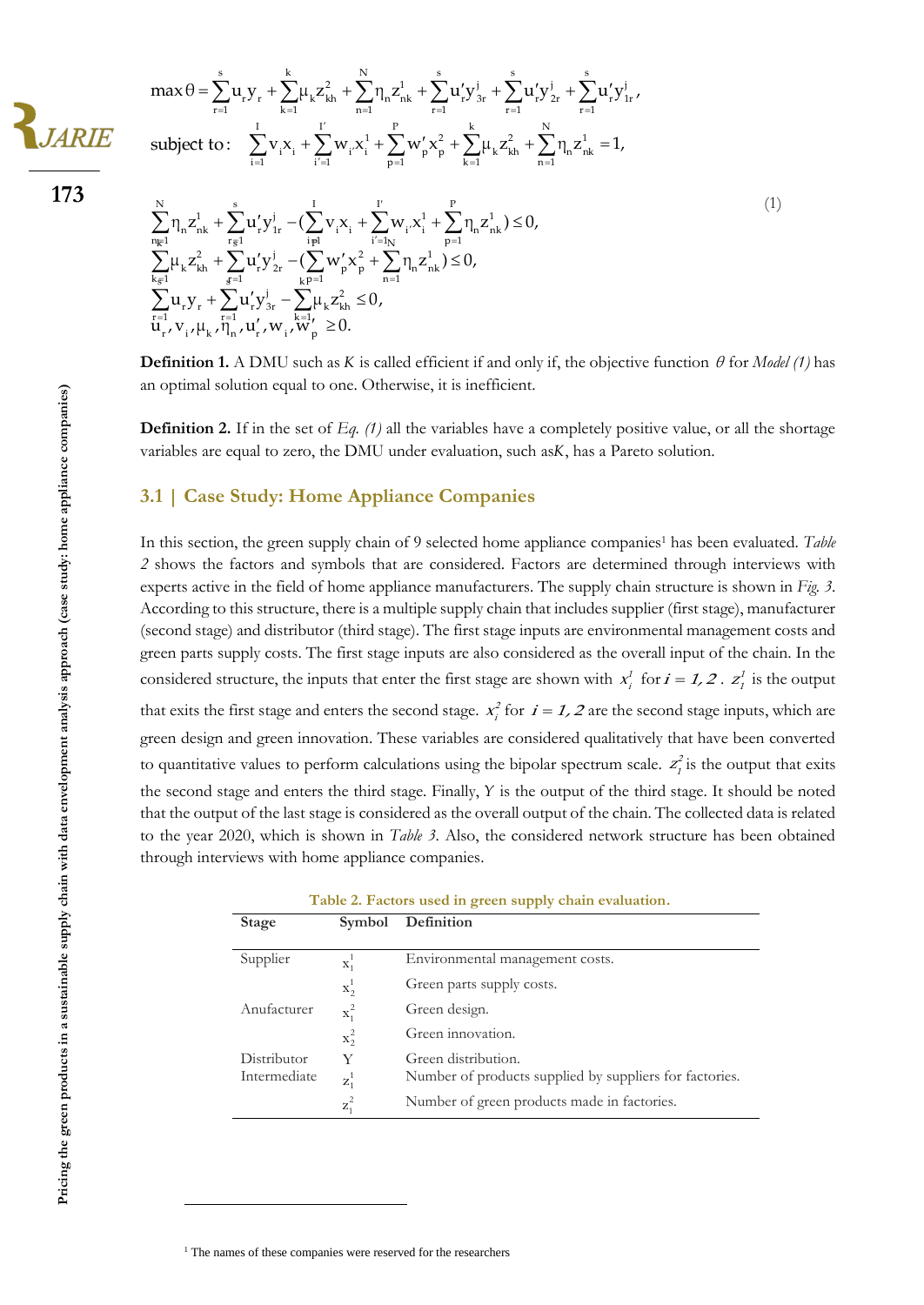

**Fig. 3. Supply chain structure.**

| Table 3. Data. |  |  |  |
|----------------|--|--|--|
|                |  |  |  |

| <b>DMUs</b>    | Inputs           |                  |                  |                  |         | Intermediate | Output |
|----------------|------------------|------------------|------------------|------------------|---------|--------------|--------|
|                | $\mathbf{x}_1^1$ | $\mathbf{x}_2^*$ | $\mathbf{x}_1^2$ | $\mathbf{x}_2^2$ | $z_1^1$ | $z_1^2$      | Y      |
|                | 400              | 30               | 9                | 9                | 320     | 315          | Q      |
| $\overline{2}$ | 360              | 60               |                  | 5                | 295     | 290          | 5      |
| 3              | 330              | 55               |                  |                  | 290     | 282          |        |
|                | 455              | 25               | 5                |                  | 310     | 312          | 5      |
| 5              | 370              | 37               | 9                | 9                | 280     | 270          |        |
| 6              | 332              | 80               | 5                | 5                | 210     | 200          | 5      |
|                | 355              | 87               |                  |                  | 235     | 220          | 5      |
| 8              | 300              | 95               |                  |                  | 255     | 235          | 5      |
| 9              | 295              | 50               | Q                | Q                | 315     | 318          |        |

Environmental costs as costs associated with the supply of green parts and environmental management with natural value are determined through economic activities. Therefore, these costs are considered as the input of the first stage. Intermediate inputs/outputs consist of two stages, the second and the third. The intermediate input/output between the supplier and manufacturer stages is the number of products that are transferred from the supplier to the manufacturer. Also, the intermediate input/output between the manufacturer and distributor is the number of green products. To evaluate the efficiency of the green supply chain, each supply chain is considered as the DMU in *Model (1)* to calculate the efficiency score for each of them. Using *Model (1)*, the efficiency boundary and the maximum efficiency score of the units under evaluation can be calculated. Efficiency boundary emphasizes that the supply chain is green. To measure the total efficiency and finally the ranking of the supply chains of the units under

evaluation, the relation =  $\sum \theta^{\scriptscriptstyle i}_j$  $\mathbf{v}_o = \frac{\theta_o^*}{\sum_{j=1}^n \theta_j^*}$  $e = \theta$ θ is calculated. In *Table 4*, the efficiency scores for DMU1 and

DMU7 are 0.89 and 0.69, respectively, which are the best and the worst green supply chains.

=

| <b>DMU</b>     | Chain efficiency |
|----------------|------------------|
| 1              | 0.89             |
| $\overline{2}$ | 0.73             |
| 3              | 0.80             |
| $\overline{4}$ | 0.79             |
| 5              | 0.82             |
| 6              | 0.71             |
| 7              | 0.69             |
| 8              | 0.75             |
| 9              | 0.88             |

**Table 4. Calculation of chain efficiency score with the proposed model.**

Table 5 shows the total efficiency of supply chains calculated using the  $e_0$  relation. In calculating the total efficiency, the interactions within the chain are not considered, only the inputs and outputs entered and exited from the chain are considered. As can be seen, the DMU1 has the best efficiency score. In other words, it is the greenest supply chain. It should be noted that because the calculation of efficiency score does not consider the internal interactions of the chain, the efficiency score decreases. Another noteworthy point about the proposed model is that, there is no equality between the scores obtained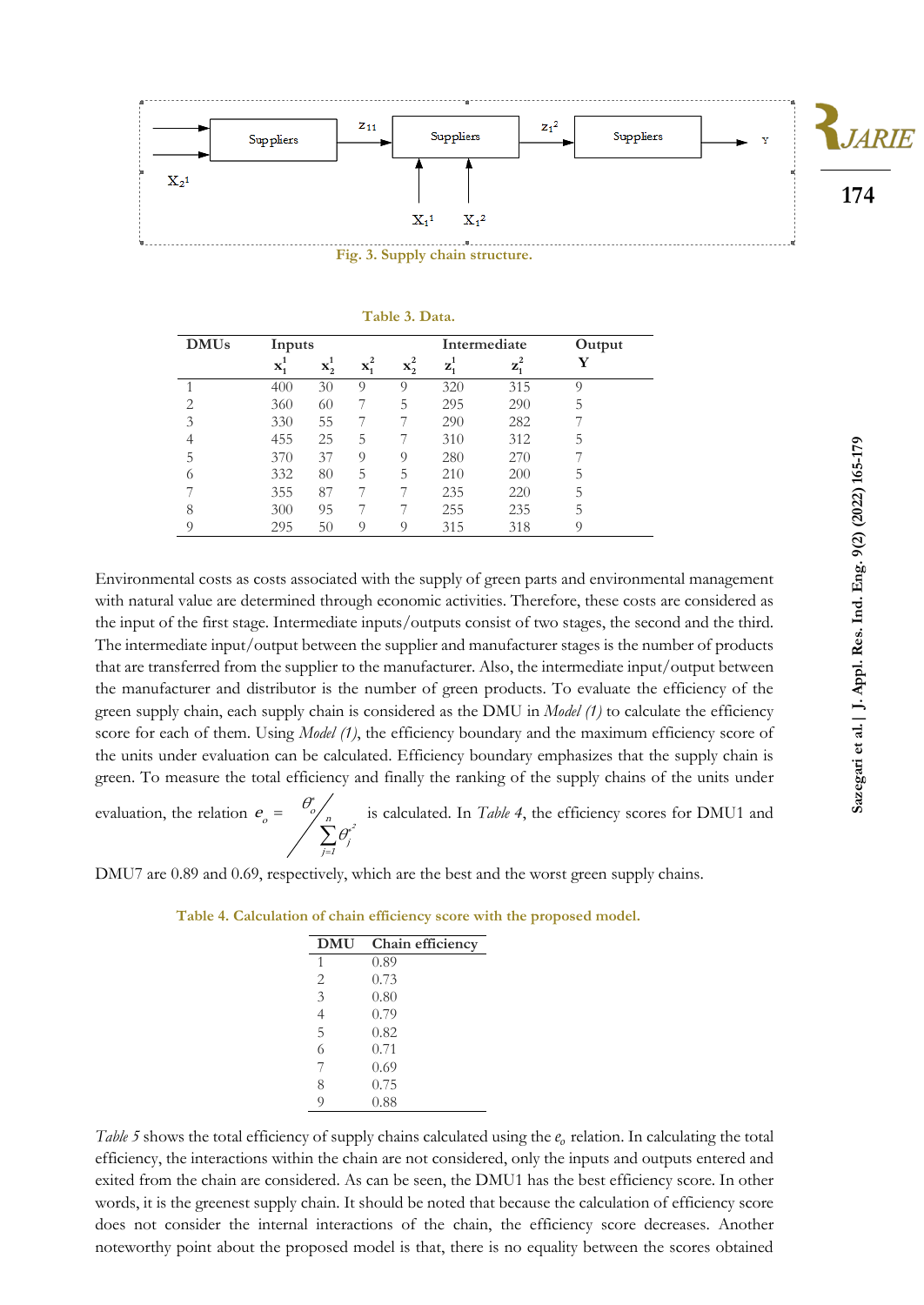for DMUs and the model can rank the DMUs completely. This means the high strength of DMUs in the proposed approach.



**175**

**Table 5. Total efficiency of the chain with the proposed model.**

| <b>DMU</b>     | Chain efficiency | Rank |
|----------------|------------------|------|
| 1              | 0.38             |      |
| $\overline{c}$ | 0.31             |      |
| 3              | 0.34             |      |
| $\overline{4}$ | 0.33             | 5    |
| 5              | 0.35             | 3    |
| 6              | 0.30             | 8    |
| 7              | 0.29             | 9    |
| 8              | 0.32             | 6    |
| O              | 0.37             | 2    |

The basis of CCR model is the definition of efficiency as the ratio of one output to one input. In other words, in the CCR model, instead of using the ratio of one output to one input, the ratio of the weighted sum of outputs (virtual output) to the weighted sum of inputs (virtual input) is used to calculate technical efficiency. One of the most important subjects in DEA is determining the kind of efficiency on a scale. Efficiency on a scale shows the relationship between changes in system inputs and outputs. One of the capabilities of the DEA method is to determine efficiencies at different scales in system units. In Constant Return to Scale (CRS), each multiple of inputs produces the same multiple of outputs. Assuming a constant scale return, small and large units are compared. In variable-scale returns, any multiple of inputs can produce the same multiple of outputs, or more or less, in the outputs. In order to show the capability of the proposed model, the developed model is compared with its equivalent base model. Given that the proposed model is a CRS model, it is compared to the base CCR model, which is also a CRS model. Since the base models of DEA do not deal with the internal interactions of the system, and are considered only on the basis of inputs and outputs, so, intermediate variables are ignored. The system structure for the base models will be converted to *Fig. 4*. Given that the inputs of the first stage in *Fig. 3* is regarded as the overall inputs of the system and the output of the last stage is considered as the overall output of the system, so the intermediate elements and specific inputs of the second stage are not considered in this analysis.



**Fig. 4. Supply chain system.**

*Table 6* shows the factors considered to evaluate the supply chain system when using the CCR model.

| Table 6. Factors related to supply chain system. |         |                                 |  |
|--------------------------------------------------|---------|---------------------------------|--|
| Supply Chain System Symbol Definition            |         |                                 |  |
|                                                  | $X_1^1$ | Environmental management costs. |  |
|                                                  | $X_2^1$ | Green parts supply costs.       |  |
|                                                  | V       | Green distribution.             |  |

By running the CCR model in GAMS software, which its mathematical model is shown in the set of *Eq. (2)*, the efficiency results of DMUs have been calculated according to *Table 7*.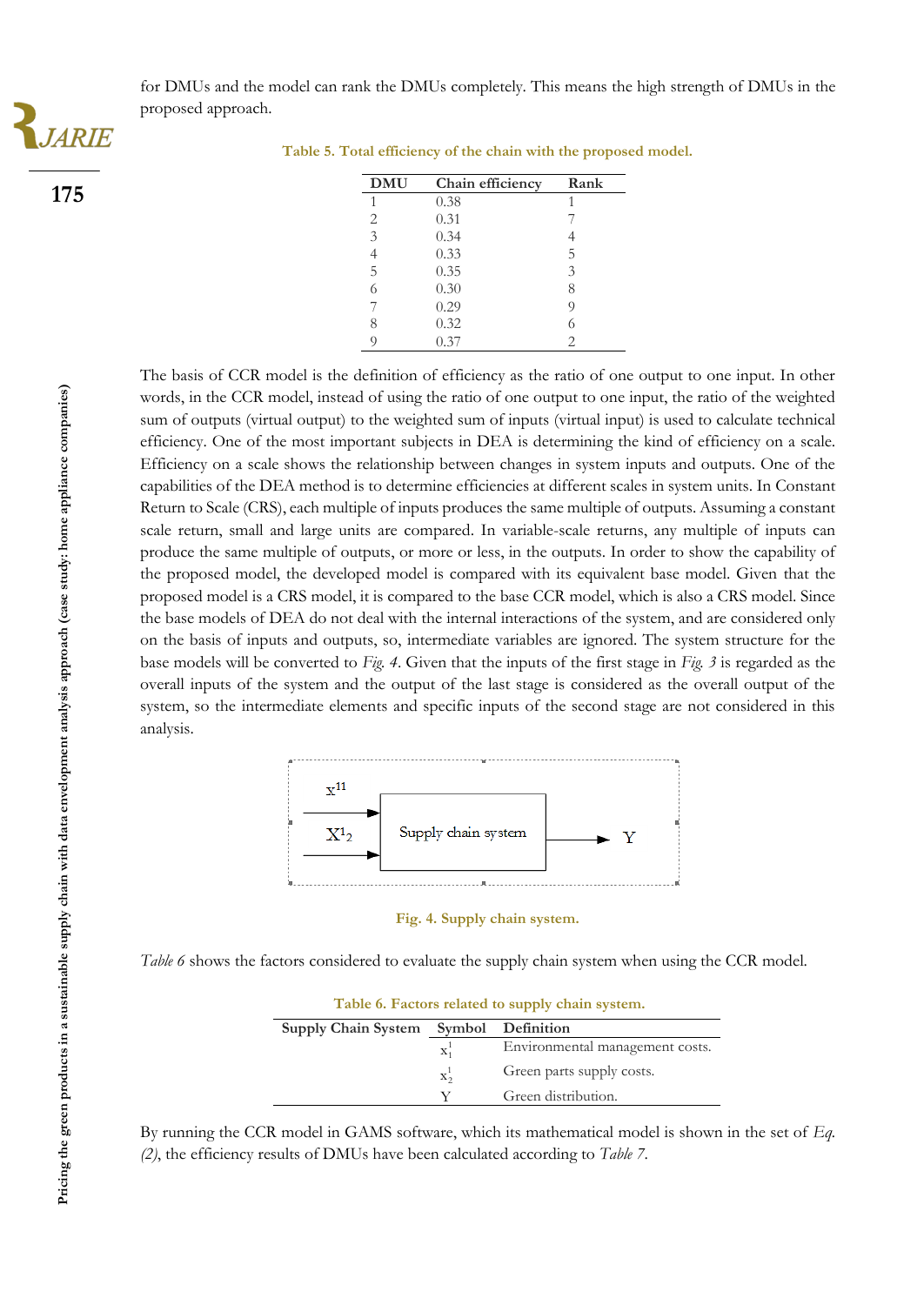$$
Max\theta = \sum_{r=1}^{s} u_{r} y_{r} ,
$$
  
s.t  

$$
\sum_{i=1}^{m} v_{i} x_{i} = 1,
$$

$$
\sum_{r=1}^{m} u_{r} y_{rj} - \sum_{i=1}^{m} v_{i} x_{ij} \le 0,
$$

$$
u_{r}^{r-1}, v_{i} \ge 0.
$$

(2)

**DMU Chain efficiency** 1 1  $\begin{array}{ccc} 2 & 0.46 \\ 3 & 0.70 \end{array}$ 0.70 4 0.67 5 0.77 6 0.49 7 0.46 8 0.55 9 1

**Table 7. Calculation of supply chain system efficiency score with CCR.**

According to *Table 6*, beyond-estimation property in calculating the efficiency score of DMUs can be seen that in the case of using base models. Based on this property, the efficiency score of DMUs is always higher than the value of the proposed model. For example, DMU 1 and DMU 2 are identified as inefficient in the proposed model, but as efficient in the base model. *Fig. 5* shows the efficiency score chart of the proposed model and CCR. Based on this chart, considering that the efficiency score in the proposed model is always lower than the CCR model, the accuracy of the developed model can be concluded.



**Fig. 5. Comparison of efficiency score of the proposed model and CCR.**

## **4 | Discussion and Conclusion**

Nowadays, GSCM, integrator of SCM with environmental requirements, has received much attention due to its important economic and environmental effects. By increasing environmental laws and regulations and raising public awareness of environmental protection, companies cannot easily ignore environmental issues if they want to work in global markets and compete with other companies. GSCM has become an approach to enhance environmental performance. Competitive advantage for them will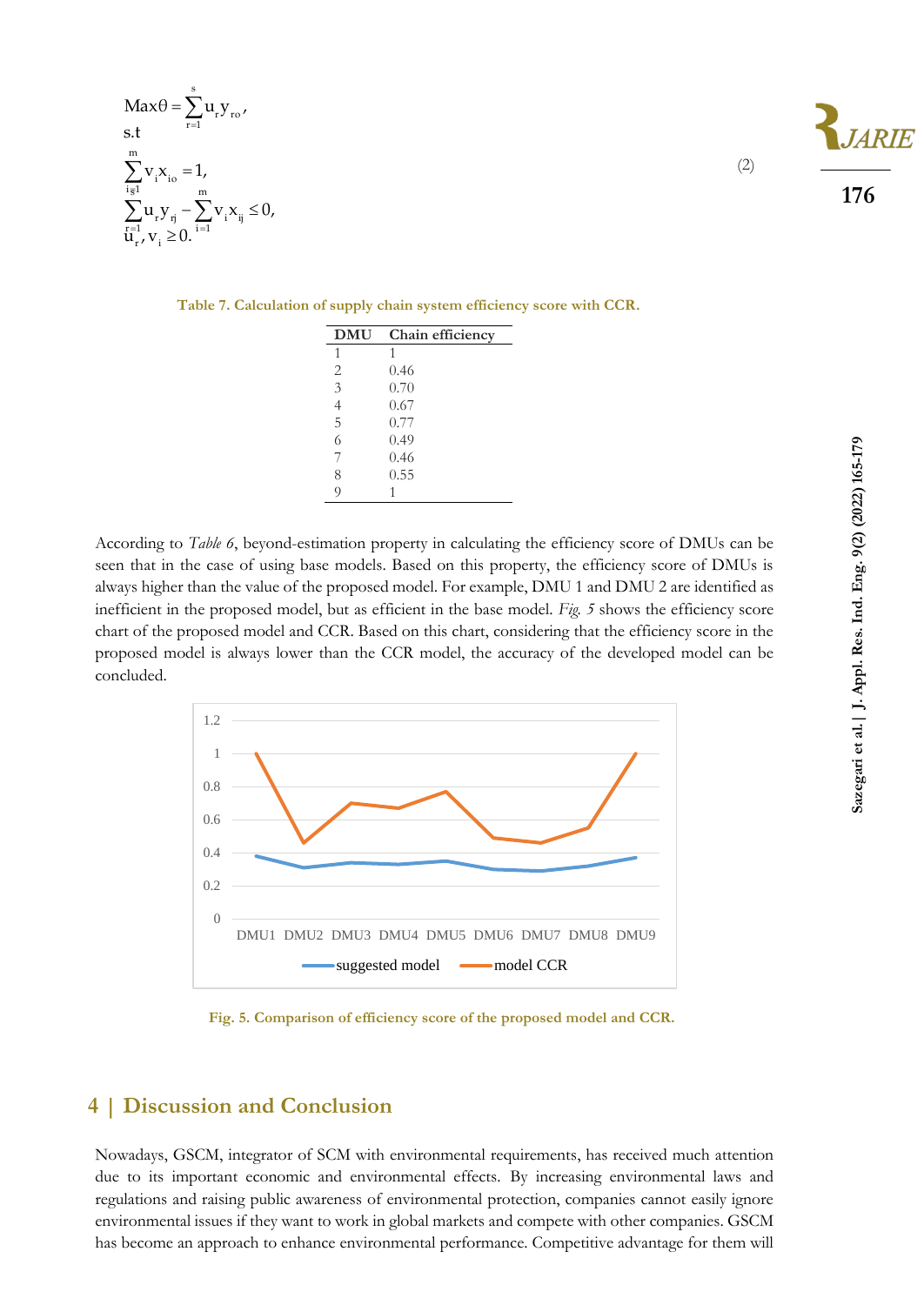

be GSCM in the form of networks with multiple connections and stages. This paper is presented to evaluate the efficiency of multi-stage units with the presence of undesirable output. This model is used to evaluate a three-stage green supply chain structure. The model is derived from the network DEA method. In this study, the data related to the year 2020 of 9 home appliance companies are evaluated and analyzed using the DEA three-stage method. Environmental costs as costs associated with the supply of green parts and environmental management with natural value are determined through economic activities. Therefore, these costs are considered as the input of the first stage. Intermediate inputs/outputs consist of two stages, the second and the third. The intermediate input/output between the supplier and manufacturer stages is the number of products that are transferred from the supplier to the manufacturer. Also, the intermediate input/output between the manufacturer and distributor is the number of green products. To evaluate the efficiency of a green supply chain, each supply chain is considered as a DMU to calculate the efficiency score for each of them. Efficiency scores for DMU1 and DMU7 are 0.89 and 0.69, respectively, which represent the best and the worst green supply chain, respectively. In order to show the capability of the proposed model, the developed model was compared with its equivalent base model. Given that the proposed model is a CRS model, it was compared with the CCR base model, which is also a CRS model. Given that the base models of DEA do not deal with the internal interactions of the system and are considered only on the basis of inputs and outputs, in this case, the intermediate variables were ignored. Given that the efficiency score in the proposed model is lower than the CCR model, so the accuracy of the developed model can be concluded. Therefore, if a chain is inefficient, this model can be used to identify which supply chain this inefficiency is related to. Finally, it can be emphasized that the use of NDEA method to evaluate companies that have several interrelated stages is very useful because managers will be aware of the problems that occur in different sections.

The following topics are suggested for future research:

− *Considering another supply chain similar to the considered supply chain and examining the competition between these two supply chains, which can be valuable points for manufacturers and other members of the supply chain.*

− *Consider dynamic and balanced pricing for the green product.*

− *Investigate the issue by considering other members of the supply chain as well as the four-step supply chain.*

The proposed model for managers in the field of supply chain is very efficient and practical. Because it is possible to model the supply chain with uncertain factors and very close to the real problem and experts can decide on a wide range of variables simultaneously. In addition, the possibility of considering several goals simultaneously as criteria for selecting the best scenario of the model features is provided for managers in the real world, which is very desirable, especially in the current situation where environmental issues are of particular importance and has been proposed as a determining factor in management decisions.

The researcher faces obstacles and limitations in conducting research. This research is no exception to this rule. Some of these limitations are mentioned below: Research results may be different in other statistical communities, so generalizing the results to other organizations and companies should be done with caution. Resistance of some companies in providing financial information and access to statistics and information. Differences in the quality of the reports of sample companies can affect the research results. Research data and findings may change if the data collection tool changes.

#### **References**

- Li, M., Feng, K., Zheng, H., Pan, C., Meng, J., Li, J., ... & Li, Y. (2021). Supply chain effects of China's fast growing marine economy on greenhouse gas emissions. *Environmental research letters*, *16*(5), 054061.
- Dröge, S., & Schröder, P. J. (2005). How to turn an industry green: Taxes versus subsidies. *Journal of*   $\left[2\right]$ *regulatory economics*, *27*(2), 177-202. <https://doi.org/10.1007/s11149-004-5343-7>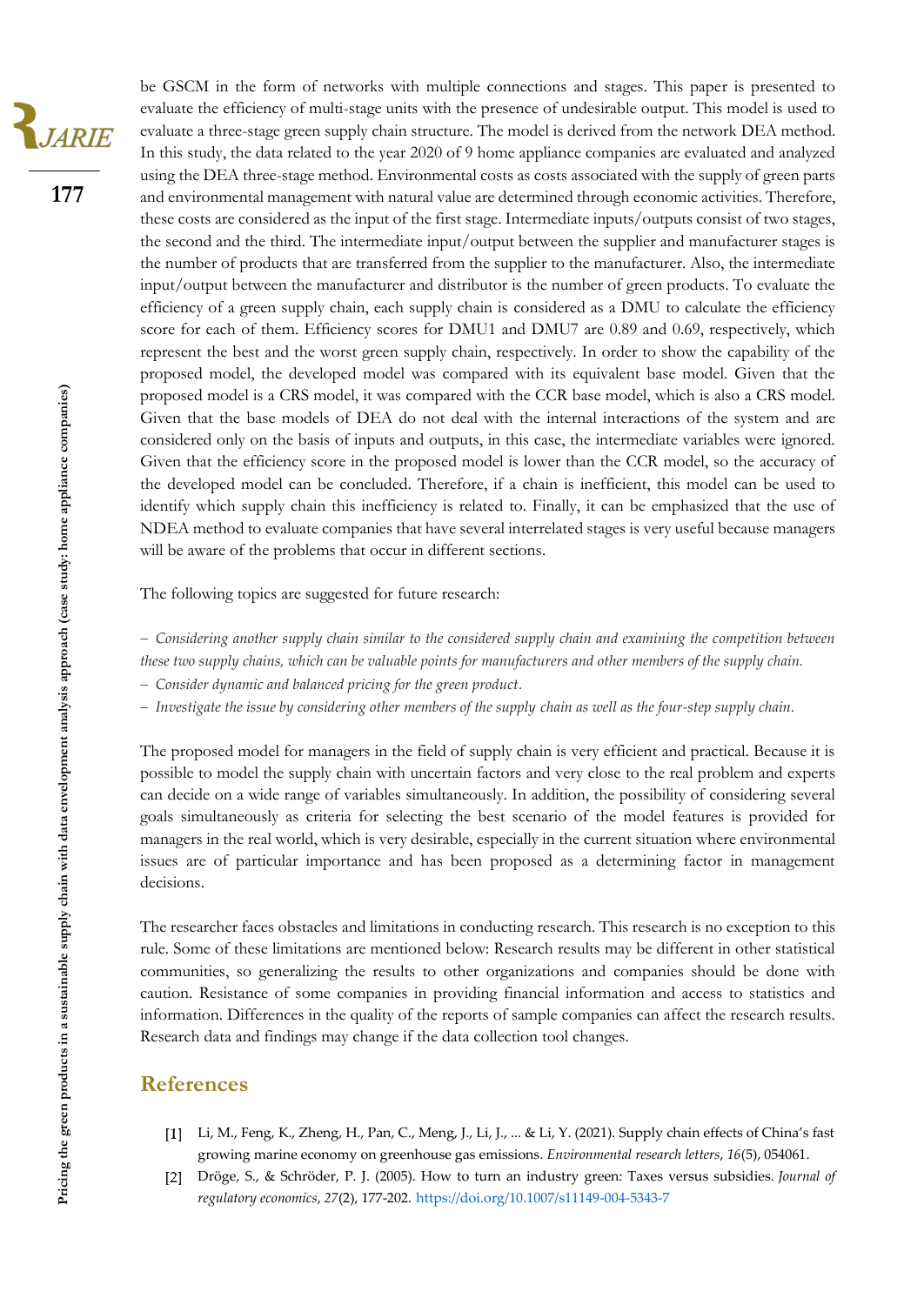- Xu, A., & Zhou, Z. (2013, May). A game model for the pricing of the government's subsidy in the green supply chain for home appliances industry in china*. WHICEB 2013 proceedings* (p. 10). <https://aisel.aisnet.org/whiceb2013/10>
- Sheu, J. B., & Chen, Y. J. (2012). Impact of government financial intervention on competition among green supply chains. *International journal of production economics*, *138*(1), 201-213. <https://doi.org/10.1016/j.ijpe.2012.03.024>
- [5] Khan, N. U., Anwar, M., Li, S., & Khattak, M. S. (2021). Intellectual capital, financial resources, and green supply chain management as predictors of financial and environmental performance. *Environmental science and pollution research*, *28*(16), 19755-19767. <https://doi.org/10.1007/s11356-020-12243-4>
- Patil, S. K., & Kant, R. (2016). Evaluating the impact of knowledge management adoption on supply chain performance by BSC-FANP approach: an empirical case study. *Tékhne*, *14*(1), 52-74. <https://doi.org/10.1016/j.tekhne.2016.07.004>
- [7] Mani, V., Gunasekaran, A., & Delgado, C. (2018). Enhancing supply chain performance through supplier social sustainability: an emerging economy perspective. *International journal of production economics*, *195*, 259-272. <https://doi.org/10.1016/j.ijpe.2017.10.025>
- [8] Barman, A., Das, R., & De, P. K. (2021). An analysis of optimal pricing strategy and inventory scheduling policy for a non-instantaneous deteriorating item in a two-layer supply chain. *Applied intelligence*, 1-25. <https://doi.org/10.1007/s10489-021-02646-2>
- Li, B., Zhu, M., Jiang, Y., & Li, Z. (2016). Pricing policies of a competitive dual-channel green supply chain. *Journal of cleaner production*, *112*, 2029-2042. <https://doi.org/10.1016/j.jclepro.2015.05.017>
- [10] Aydin, R., Kwong, C. K., & Ji, P. (2016). Coordination of the closed-loop supply chain for product line design with consideration of remanufactured products. *Journal of cleaner production*, *114*, 286-298. <https://doi.org/10.1016/j.jclepro.2015.05.116>
- Palevich, R. (2011). *Lean sustainable supply chain the: how to create a green infrastructure with lean technologies*. Ft press.
- [12] Kang, K., Gao, S., Gao, T., & Zhang, J. (2021). Pricing and financing strategies for a green supply chain with a risk-averse supplier. *IEEE access*, *9*, 9250-9261. DOI: [10.1109/ACCESS.2021.3050130](https://doi.org/10.1109/ACCESS.2021.3050130)
- [13] Ma, P., Zhang, C., Hong, X., & Xu, H. (2018). Pricing decisions for substitutable products with green manufacturing in a competitive supply chain. *Journal of cleaner production*, *183*, 618-640. <https://doi.org/10.1016/j.jclepro.2018.02.152>
- [14] Atabaki, M. S., Khamseh, A. A., & Mohammadi, M. (2019). A priority-based firefly algorithm for network design of a closed-loop supply chain with price-sensitive demand. *Computers & industrial engineering*, *135*, 814-837. <https://doi.org/10.1016/j.cie.2019.06.054>
- [15] Hsieh, C. L., Liao, S. H., & Ho, W. C. (2014, June). Multi-objective dual-sale channel supply chain network design based on NSGA-II. *International conference on industrial, engineering and other applications of applied intelligent systems* (pp. 479-489). Springer, Cham. [https://doi.org/10.1007/978-3-](https://doi.org/10.1007/978-3-319-07455-9_50) [319-07455-9\\_50](https://doi.org/10.1007/978-3-319-07455-9_50)
- [16] Hong, Z., Wang, H., & Yu, Y. (2018). Green product pricing with non-green product reference. *Transportation research part e: logistics and transportation review*, *115*, 1-15. <https://doi.org/10.1016/j.tre.2018.03.013>
- [17] Huang, W., & Swaminathan, J. M. (2009). Introduction of a second channel: implications for pricing and profits. *European journal of operational research*, *194*(1), 258-279. <https://doi.org/10.1016/j.ejor.2007.11.041>
- Jiang, C., Xu, F., & Sheng, Z. (2010). Pricing strategy in a dual-channel and remanufacturing supply chain system. *International journal of systems science*, *41*(7), 909-921. <https://doi.org/10.1080/00207720903576506>
- [19] Li, P., Rao, C., Goh, M., & Yang, Z. (2021). Pricing strategies and profit coordination under a double echelon green supply chain. *Journal of cleaner production*, *278*, 123694. <https://doi.org/10.1016/j.jclepro.2020.123694>

Sazegari et al. | J. Appl. Res. Ind. Eng. 9(2) (2022) 165-179 **Sazegari et al.| J. Appl. Res. Ind. Eng. 9(2) (2022) 165-179**